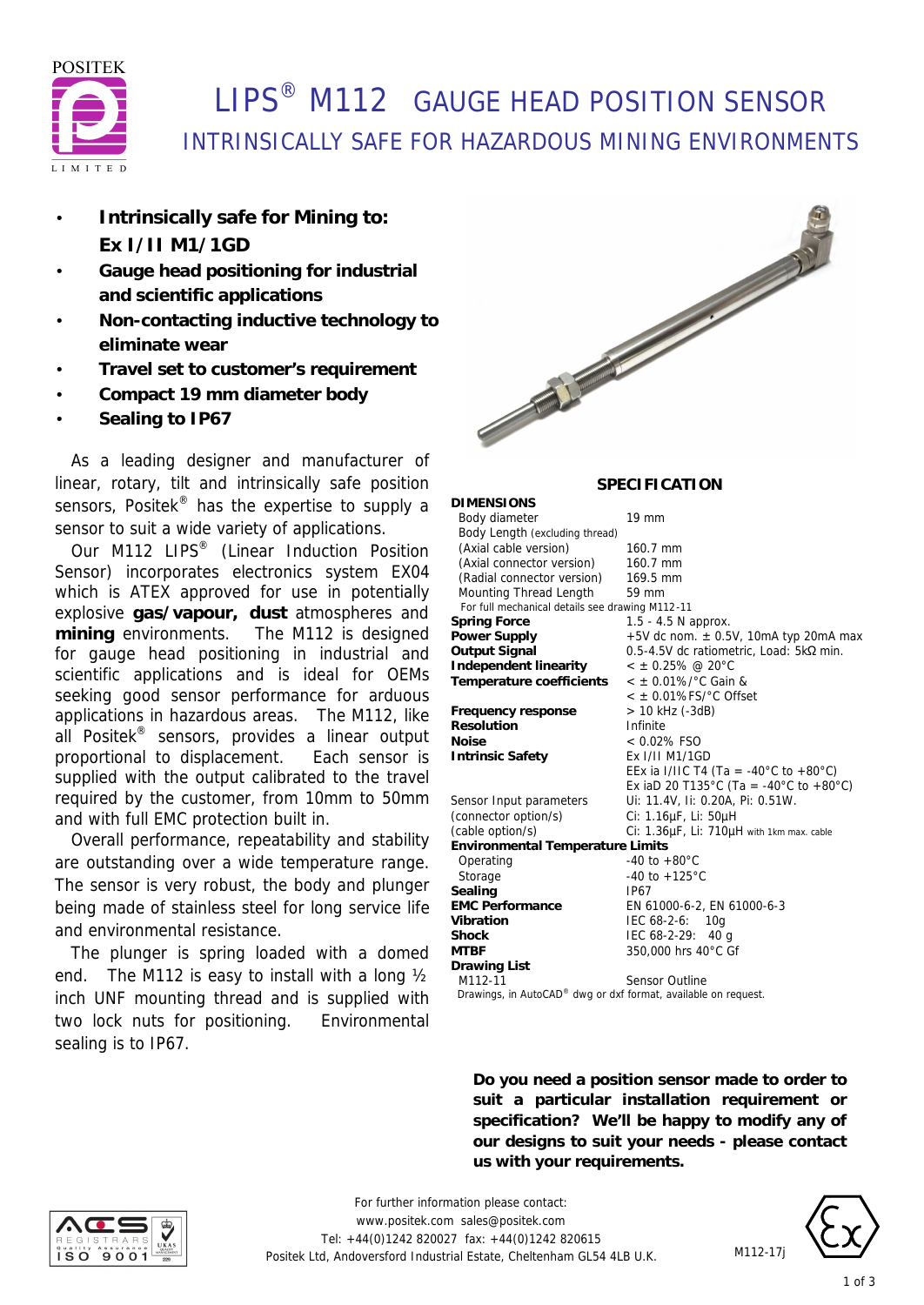

# **LIPS<sup>®</sup> M112 GAUGE HEAD POSITION SENSOR** INTRINSICALLY SAFE FOR HAZARDOUS MINING ENVIRONMENTS

Intrinsically safe equipment is defined as *"equipment which is incapable of releasing sufficient electrical or thermal energy under normal or abnormal conditions to cause ignition of a specific hazardous atmosphere mixture in its most easily ignited concentration."*

ATEX approved to; Ex I/II M1/1GD EEx ia IIC T4 (Ta = -40 $^{\circ}$ C to +80 $^{\circ}$ C) Ex iaD 20 T135°C (Ta = -40°C to +80°C)

Designates the sensor as belonging to; Groups I and II: suitable for all areas **(including mining)**, Category M1/1 GD: can be used in areas with continuous, long or frequent periods of exposure to hazardous gas (Zones 2 to 0) and dust (Zone 20), equipment remains energised.

Gas:

Protection class ia, denotes intrinsically safe for all zones Apparatus group IIC: suitable for IIA, IIB and IIC explosive gases.

Temperature class T4: maximum surface temperature under fault conditions 135°C.

Dust:

T135°C: maximum surface temperature under fault conditions 135°C.

Ambient temperature range extended to -40°C to +80°C.

It is imperative Positek® intrinsically safe sensors be used in conjunction with a galvanic barrier to meet the requirements of the product certification. The Positek X005 Galvanic Isolation Amplifier is purpose made for Positek IS sensors making it the perfect choice. Refer to the X005 datasheet for product specification and output configuration options.

#### **Safety Parameters:-**

Ui: 11.4V, Ii: 0.20A, Pi: 0.51W

 $Ci = 1.36 \mu F^*$  Li = 710 $\mu$ H<sup>\*</sup> (cable option/s)

 $Ci = 1.16 \mu F$  Li = 50 $\mu$ H (connector option/s)

\*Figures for 1km cable where:  $Ci = 200pF/m$  &  $Li = 660nH/m$ 

Sensors can be installed with a maximum of 1000m of cable. Cable characteristics must not exceed:-

Capacitance:  $\leq 200$  pF/m for max. total of: 200 nF. Inductance:  $\leq 660$  nH/m for max. total of: 660 µH

For cable lengths exceeding 10 metres a five wire connection is recommended to eliminate errors introduced by cable resistance and associated temperature coefficients.

ATEX approved sensors suitable for gas (X series) and dust (E series) applications, are also available from Positek.









### **TABLE OF OPTIONS**

**MEASUREMENT RANGE:** Factory-set to any length from 10 to

50 mm in increments of 1mm.

#### **ELECTRICAL INTERFACE OPTIONS**

The Positek® **X005** Galvanic Isolation Amplifier is available with 0.5-9.5V or 4-20mA transmission output options.

| CONNECTOR/CABLE OPTIONS       |             |  |
|-------------------------------|-------------|--|
| Connector - Binder 713 series | <b>IP67</b> |  |
| Cable with PG9 gland          | <b>IP67</b> |  |

Cable length >50cm – please specify length in cm up to 15000cm maximum.

We recommend all customers refer to the 3 or 5-Wire Mode Connection page.

*For further information please contact:* www.positek.com sales@positek.com Tel: +44(0)1242 820027 fax: +44(0)1242 820615 Positek Ltd, Andoversford Industrial Estate, Cheltenham GL54 4LB U.K.